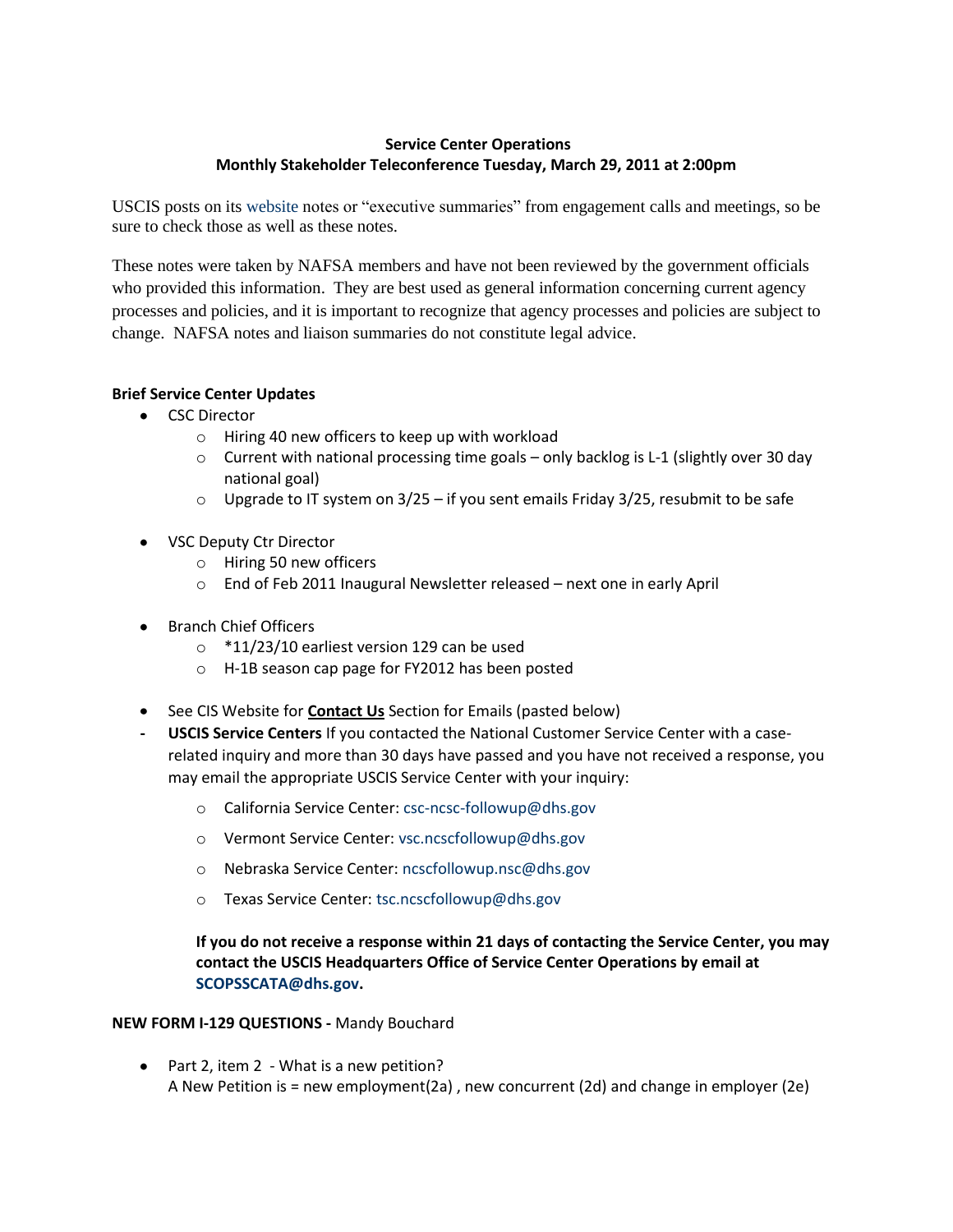- Part 3, item 2 Is SEVIS and EAD needed if bene is not F-1? No, only if requesting change of status from F, M or J
- Part 4, item 11 Previously held J status to access applicability of 212e? Routine adjudication questions –does not trigger any extra review
- Part 4, item 11 What docs required when changing from J status? Need DS 2019, visa, pp pages, most recent I-94, I-612 waiver approval. *If beneficiary is on an H but previously held J status, these docs regarding J status are not needed.*
- When beneficiaries cannot locate docs if they were destroyed, what can be done? Look to secondary evidence but still need something for educational institution if diploma or transcripts are unavailable.
- Page 7 for Explanation Page– If not completed, does it need to be signed? If blank page, does not need to be signed by petitioner.
- Pages 14-16 (Supplement) should these pages be submitted if not asking for H-2B, H-2A? No need to provide to USCIS.
- Page 17, Part A, item 5 DOT code? Be sure to complete
- AC21 Extension, Page 17, Part C, item 3g? Mark yes on this form when Petitioner: (1) requesting general H ext, (2) seeking to recapture remainder time or (3) seeking ext under AC21
- 129 Free Trade Supplement, pages do not mention E-3? Please use for E-3 check box e for 'trade other'
- Documentation required for H-1B petitions. Is there a paystubs requirement? Providing 2 paystubs not a set requirement but easily identified but other evidence such as W-2 or employment letter is also acceptable.
- Part 2, item 2e, When to use Change in Previously Approved Employment? Use when requesting more time; use amended petition when you do not request for more time.
- Part 6, Export Controls If employer later finds that that employee is subject to this based on a change in job duties, what happens? Complete the form as to what is relevant at the time of filing.
- Caller Question H Data Collection Part C, in typical extension box 'e' or 'g' can both boxes apply? You can check both boxes if they both apply (not limited to 1 box in this section)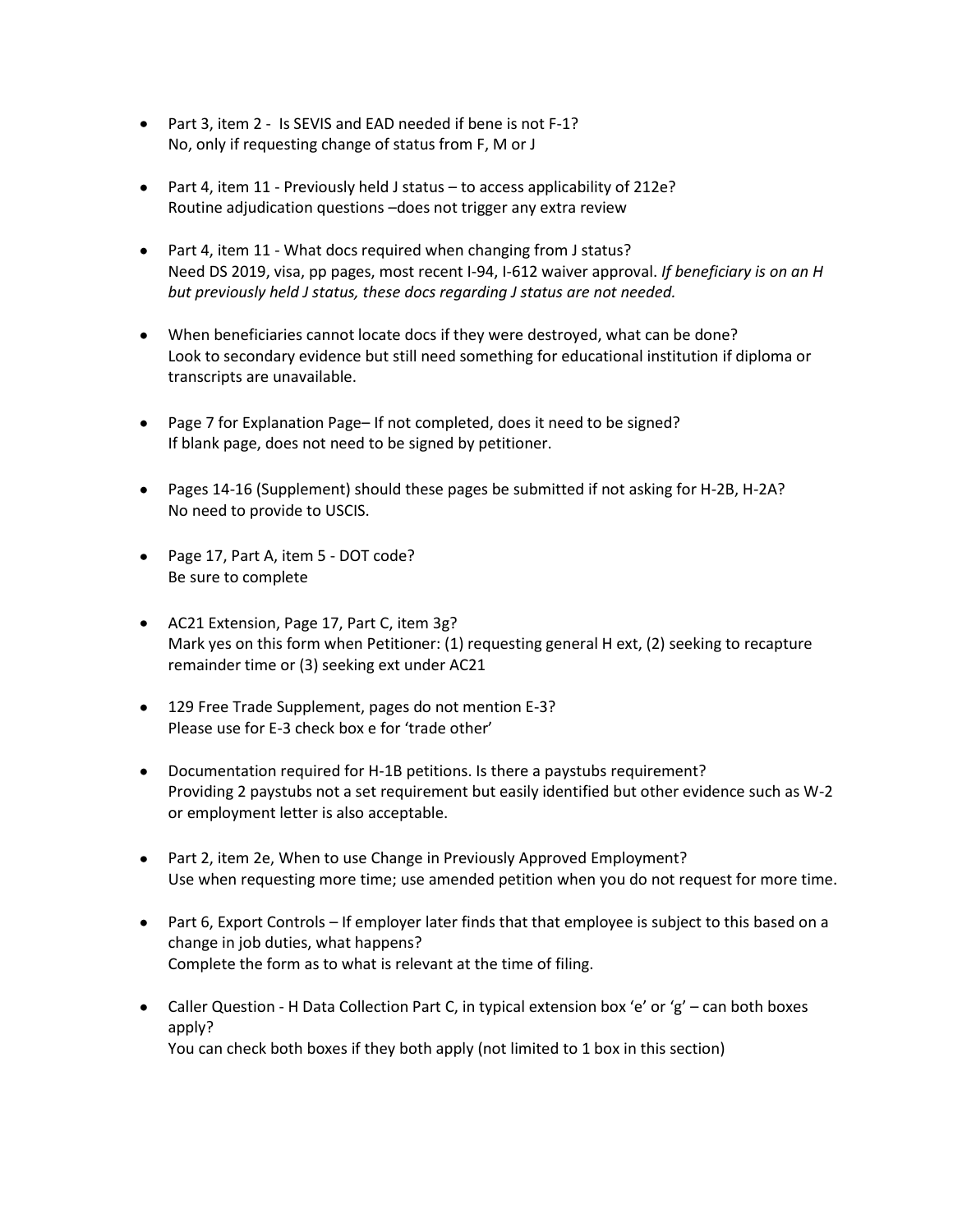- Caller Question How to address RFE's that look for Petitioner's Nature, Scope and Activity of Nature's Business? Look to companies with similar size and scope to see if truly comparable. The job posting provided might not be related b/c companies are not comparable.
- Caller Question Part 2, a &e, New Employment & 2E Change of Employer? Use Change of Employer when you are changing H-1B employers and extending your status. Use new employment if you are not already an H-1B.
- Caller Question H-1B employees payroll changes from one subsidiary to another affiliated subsidiary with different FEIN. Are new H's required for I-9 regs or would new LCA's suffice? Fact dependent scenario – if in doubt then submit amended petitions.
- Caller Question Are documents filed with CSC or VSC scanned? Do you prefer double sided? No and No
- Caller Question Beneficiary Working Remotely from home office how do respond to Part D, item a? Check 'yes' and then clarify.

### **USCIS Website**

Issue which services claims not interfacing well with website. They are working on a resolution.

#### **PIMS**

- Copy of approved petition is sent to DOS for entry into PIMS.
- I-129 Petitions Canadian are they entered in PIMS & is second set needed for KCC? KCC does not receive a copy of the petition for Canadians. PIMS does not accommodate visa exempt non-immigrants.
- What is sent to KCC for scanning? Duplicate of the filing is scanned to KCC

#### **Premium Processing (CSC)**

• Lack of email filing receipt? CSC uses automated system only if email is on I-129. You can call CSC if you fail to receive electronic receipt.

#### **H-1B CAP**

- Where to file if ER is non-profit cannot choose to be subject to H cap
- New and extension petitions for cap exempt entity but be filed with CSC
- H-1B petitions are normally reviews initially for fee and whether cap subject